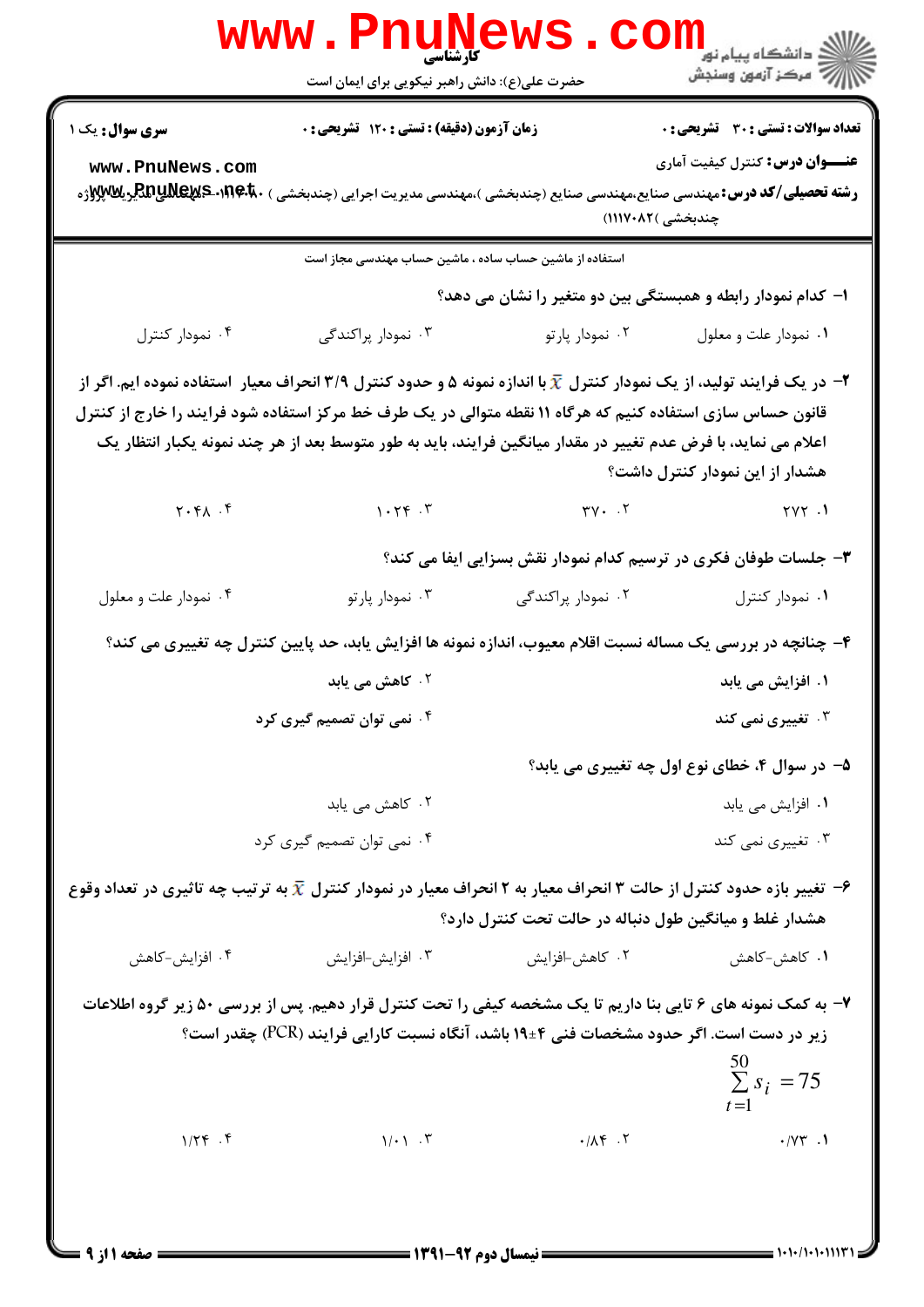

- ر**شته تحصیلی/کد درس: مه**ندسی صنایع،مهندسی صنایع (چندبخشی )،مهندسی مدیریت اجرایی (چندبخشی ) ·RAِRaِRa AR & E پر (چندبخشی )۱۱۱۷۰۸۲
- ٨− یک نمودار کنترل برای تحت کنترل درآوردن تعداد اقلام معیوب در محموله های تولیدی یک کارخانه استفاده می گردد. از اطلاعات ٣٠ روز گذشته مي دانيم نسبت اقلام معيوب در اين كارخانه ٠/٠٢ است. اگر هر روز ۵٠ نمونه از اين محصول كنترل گردد، کدام یک از گزینه های زیر حدود کنترل نمودار تعداد اقلام معیوب را نشان می دهد؟

$$
lcl = \Delta \cdot \bar{p} - \tau \sqrt{\Delta \cdot \bar{p}(1-\bar{p})} , \quad ucl = \Delta \cdot \bar{p} + \tau \sqrt{\Delta \cdot \bar{p}(1-\bar{p})}
$$

$$
lcl = \vec{p} - \vec{r} \sqrt{\frac{\vec{p}(1-\vec{p})}{\vec{r} \cdot \vec{p}}} , \quad ucl = \vec{p} + \vec{r} \sqrt{\frac{\vec{p}(1-\vec{p})}{\vec{r} \cdot \vec{p}}} lcl = \vec{p} - \vec{r} \sqrt{\frac{\vec{p}(1-\vec{p})}{\Delta \cdot \vec{p}}} , \quad ucl = \vec{p} + \vec{r} \sqrt{\frac{\vec{p}(1-\vec{p})}{\Delta \cdot \vec{p}}} lcl = \vec{r} \cdot \vec{p} - \vec{r} \sqrt{\vec{r} \cdot \vec{p}(1-\vec{p})} , \quad ucl = \vec{r} \cdot \vec{p} + \vec{r} \sqrt{\vec{r} \cdot \vec{p}(1-\vec{p})}
$$

۹– با توجه به اطلاعات ارائه شده در سوال ۸، اگر فرض کنیم نسبت اقلام معیوب به ۰/۰۴ افزایش پیدا کرده باشد با تقریب یواسون احتمال کشف آن در اولین روز چقدر است؟

$$
p\{D < nUCL \mid \lambda = r\} - P\{D < nLCL \mid \lambda = r\}^{-1}
$$
\n
$$
1 - p\{D < nUCL \mid \lambda = r\} - P\{D < nLCL \mid \lambda = r\}^{-1}
$$
\n
$$
p\{D < nUCL \mid \lambda = 1/r\} - P\{D < nLCL \mid \lambda = 1/r\}^{-1}
$$
\n
$$
1 - p\{D > nUCL \mid \lambda = 1/r\} - P\{D < nLCL \mid \lambda = 1/r\}^{-1}
$$
\n
$$
1 - p\{D > nUCL \mid \lambda = 1/r\} - P\{D < nLCL \mid \lambda = 1/r\}^{-1}
$$
\n
$$
1 - \sum_{i=1}^{n} p\{D < nUCL \mid \lambda = 1/r\} - P\{D < nLCL \mid \lambda = 1/r\}^{-1}
$$
\n
$$
1 - \sum_{i=1}^{n} p\{D\} - P\{D\} = 1 - \sum_{i=1}^{n} p\{D\} = 1 - \sum_{i=1}^{n} p\{D\} = 1 - \sum_{i=1}^{n} p\{D\} = 1 - \sum_{i=1}^{n} p\{D\} = 1 - \sum_{i=1}^{n} p\{D\} = 1 - \sum_{i=1}^{n} p\{D\} = 1 - \sum_{i=1}^{n} p\{D\} = 1 - \sum_{i=1}^{n} p\{D\} = 1 - \sum_{i=1}^{n} p\{D\} = 1 - \sum_{i=1}^{n} p\{D\} = 1 - \sum_{i=1}^{n} p\{D\} = 1 - \sum_{i=1}^{n} p\{D\} = 1 - \sum_{i=1}^{n} p\{D\} = 1 - \sum_{i=1}^{n} p\{D\} = 1 - \sum_{i=1}^{n} p\{D\} = 1 - \sum_{i=1}^{n} p\{D\} = 1 - \sum_{i=1}^{n} p\{D\} = 1 - \sum_{i=1}^{n} p\{D\} = 1 - \sum_{i=1}^{n} p\{D\} = 1 - \sum_{i=1}^{n} p\{D\} = 1 - \sum
$$

 $\mathcal{S} \mathcal{S}$  .  $\mathcal{S}$  .  $\mathcal{S}$  .  $\mathcal{S}$  .  $\mathcal{S}$  .  $\mathcal{S}$  .  $\mathcal{S}$  .  $\mathcal{S}$  .  $\mathcal{S}$  .  $\mathcal{S}$  .  $\mathcal{S}$  .  $\mathcal{S}$  .  $\mathcal{S}$  .  $\mathcal{S}$  .  $\mathcal{S}$  .  $\mathcal{S}$  .  $\mathcal{S}$  .  $\mathcal{S}$  .  $\mathcal{S}$  .  $\mathcal{S$  $A \times B$  and  $A \times B$  and  $A \times B$  and  $A \times B$  and  $A \times B$  and  $A \times B$  and  $A \times B$  and  $A \times B$  and  $A \times B$  and  $A \times B$  and  $A \times B$  and  $A \times B$  and  $A \times B$  and  $A \times B$  and  $A \times B$  and  $A \times B$  and  $A \times B$  and  $A \times B$  and  $A \times B$  and  $A \times B$  and . . . .

۵۰ درصد به وجود تغییر <u>پی</u> برد؟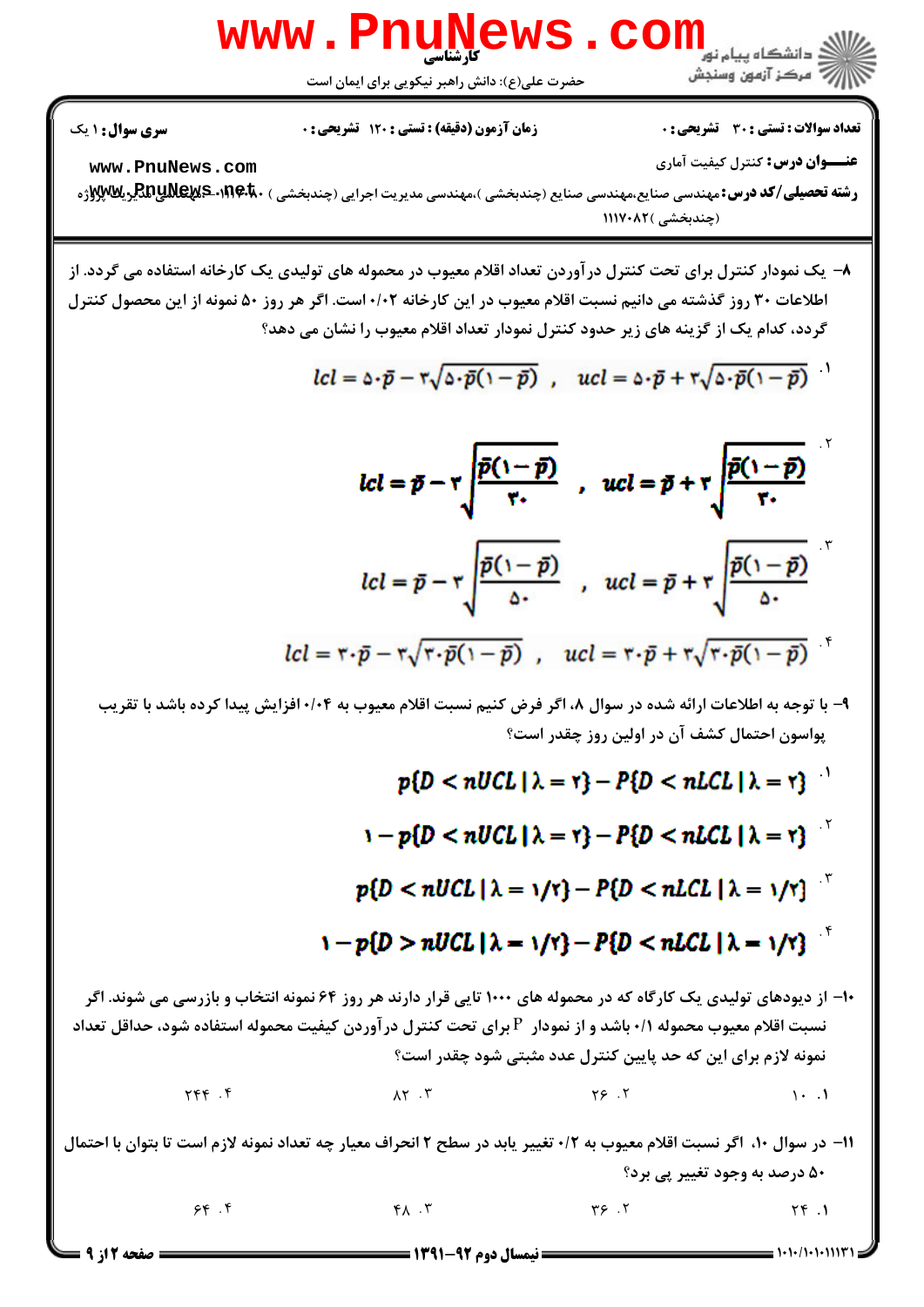|                        | <b>WWW.PNUN</b><br><b>کارشناسی</b>              |                                                                                                                                                                                                                                                                                                                                                    |
|------------------------|-------------------------------------------------|----------------------------------------------------------------------------------------------------------------------------------------------------------------------------------------------------------------------------------------------------------------------------------------------------------------------------------------------------|
|                        | حضرت علی(ع): دانش راهبر نیکویی برای ایمان است   | ڪ دانشڪاه پيام نور<br>ا∛ مرڪز آزمون وسنڊش                                                                                                                                                                                                                                                                                                          |
| <b>سری سوال : ۱ یک</b> | زمان آزمون (دقیقه) : تستی : ۱۲۰ تشریحی : 0      | تعداد سوالات : تستي : 30 - تشريحي : 0                                                                                                                                                                                                                                                                                                              |
| www.PnuNews.com        |                                                 | <b>عنــــوان درس:</b> کنترل کیفیت آماری<br><b>رشته تحصیلی/کد درس:</b> مهندسی صنایع،مهندسی صنایع (چندبخشی )،مهندسی مدیریت اجرایی (چندبخشی ) BR! <b>• BR! AR!A آپریلا) پر</b><br>(چندبخشی )۱۱۱۷۰۸۲                                                                                                                                                   |
|                        |                                                 | 1۲– محصولی هنگامی سالم است که هیچ یک از K نقص تعریف شده را نداشته باشد. انباشته ای به تعداد N قطعه از این<br>محصول رادر نظر بگیرید که هر قطعه آن با احتمال ۰/۰۱ ناسالم است. این انباشته با روش یک نمونه وصفی که در آن اندازه<br>نمونه تصادفی n و عدد پذیرش c است پذیرش یا رد می شود. احتمال پذیرش انباشته وابسته و مستقل از کدام پارامترها<br>است؟ |
|                        | N . وابسته به K,c,n و مستقل از $\cdot$ ۲        | ۰۱ وابسته به N,K,c,n                                                                                                                                                                                                                                                                                                                               |
|                        | $N$ .K وابسته به C،n و مستقل از $\cdot$         | K وابسته به N،C،n و مستقل از K                                                                                                                                                                                                                                                                                                                     |
|                        |                                                 | ۱۳- اگر خط مرکز فرایند تغییر کند و مقدار آن از µ به ψ افزایش یابد آنگاه نسبت کارایی فرایند :                                                                                                                                                                                                                                                       |
|                        | ۰۲ کاهش می یابد                                 | ۰۱ افزایش می یابد                                                                                                                                                                                                                                                                                                                                  |
|                        | ۰۴ در شرایط مختلف هر ۳ گزینه می تواند صحیح باشد | ۰۳ ثابت می ماند                                                                                                                                                                                                                                                                                                                                    |
|                        |                                                 | ۱۴- کدام یک از گزینه های زیر غلط است؟                                                                                                                                                                                                                                                                                                              |
|                        |                                                 | ۰۱ اگر میانگین فرایند و نقطه وسط مشخصات فنی بر هم منطبق باشند آنگاه PCR و PCRk بر هم منطبقند                                                                                                                                                                                                                                                       |
|                        |                                                 | ۰۲ اگر PCRK کمتر از PCR باشد آنگاه میانگین فرایند و میانگین مشخصات فنی بر هم منطبق نیستند                                                                                                                                                                                                                                                          |
|                        |                                                 | ۲. همواره PCRK≤PCR                                                                                                                                                                                                                                                                                                                                 |
|                        |                                                 | ۰۴ اگر PCRK کمتر از PCR باشد آنگاه به کمک مقدار عددی PCRK می توان به نقطه دقیق میانگین فرایند پی برد                                                                                                                                                                                                                                               |
|                        |                                                 |                                                                                                                                                                                                                                                                                                                                                    |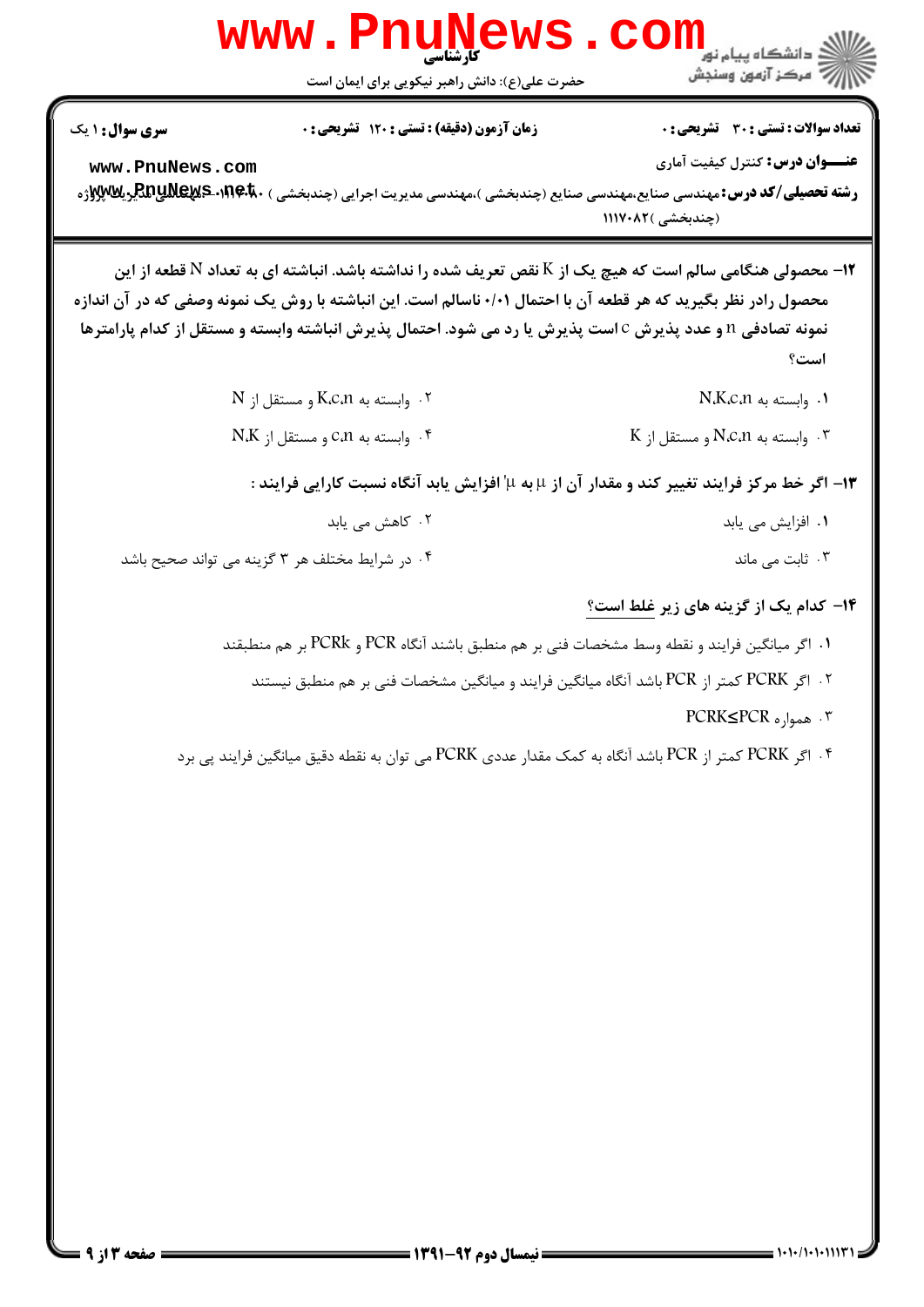

ر**شته تحصیلی/کد درس: مه**ندسی صنایع،مهندسی صنایع (چندبخشی )،مهندسی مدیریت اجرایی (چندبخشی ) ·RAِRaِRa AR & E پر (چندبخشی )۸۲۰۸۲

۱۵− به منظور اندازه گیری سیستم اندازه گیری ۱۰ قطعه مختلف از یک فرایند انتخاب شده و یک مشخصه قطعه ۳ بار توسط اپراتور اندازه گیری می گردد. نتایج اندازه گیری ها به صورت جدول زیر است. در صورتیکه واریانس کل اعداد خوانده شده برابر ۴/۷۱۷ بوده و 1/693=12 باشد و همچنین نمودار R مربوط تحت کنترل باشد، آنگاه کدام یک از گزینه های زیر

|            |                        |                             | صحیح می باشد؟     |
|------------|------------------------|-----------------------------|-------------------|
| شماره قطعه |                        |                             | دفعات اندازه گیری |
|            | ١                      | ٢                           | ٣                 |
| ١          | $\cdots$               | $\blacklozenge$             | ۱۰۰               |
| ۲          | ۹۵                     | ۹۳                          | 97                |
| ٣          | $\left  \cdot \right $ | $\mathsf{I}\cdot\mathsf{r}$ | ۱۰۰               |
| ۴          | ٩۶                     | ۹۵                          | 97                |
| ۵          | ۹٨                     | ۹۸                          | ۹۶                |
| ۶          | ۹۹                     | ٩٨                          | ٩٨                |
| ٧          | ۹۵                     | 97                          | ٩٨                |
| ٨          | $\cdots$               | ۹۹                          | ٩٨                |
| ٩          | $\cdots$               | $\cdots$                    | 97                |
| ١٠         | 100                    | ٩٨                          | ٩٩                |

۰۱ خطای اپراتور قابل اغماض است

۰۲ خطای اپراتور معنادار می باشد

۰۳ تعداد دفعات اندازه گیری برای تشخیص خطای اپراتور کم است

۴ . باتوجه به اطلاعات داده شده نمی توان در مورد خطای اپراتور نظر داد

## ۰۱۶ درسوال ۱۵، خطای ابزار اندازه گیری **O**gage چقدر است؟

| $Y/\cdot Y$ . 1 | $1/\mathcal{r} \Delta$ . $\mathcal{r}$ | $1/\gamma$ $\gamma$ .                                     | .191 |
|-----------------|----------------------------------------|-----------------------------------------------------------|------|
|                 |                                        | 17−  در سوال ۱۵، واریانس قطعه O2product تقریباً چقدر است؟ |      |

 $\mathcal{F}/\mathcal{A}$  .  $\mathcal{F}$  ,  $\mathcal{F}/\mathcal{A}$  ,  $\mathcal{F}$  ,  $\mathcal{F}/\mathcal{A}$  ,  $\mathcal{F}$  ,  $\mathcal{F}/\mathcal{A}$  ,  $\mathcal{F}$  ,  $\mathcal{F}$  ,  $\mathcal{F}/\mathcal{A}$  ,  $\mathcal{F}$  & . . . .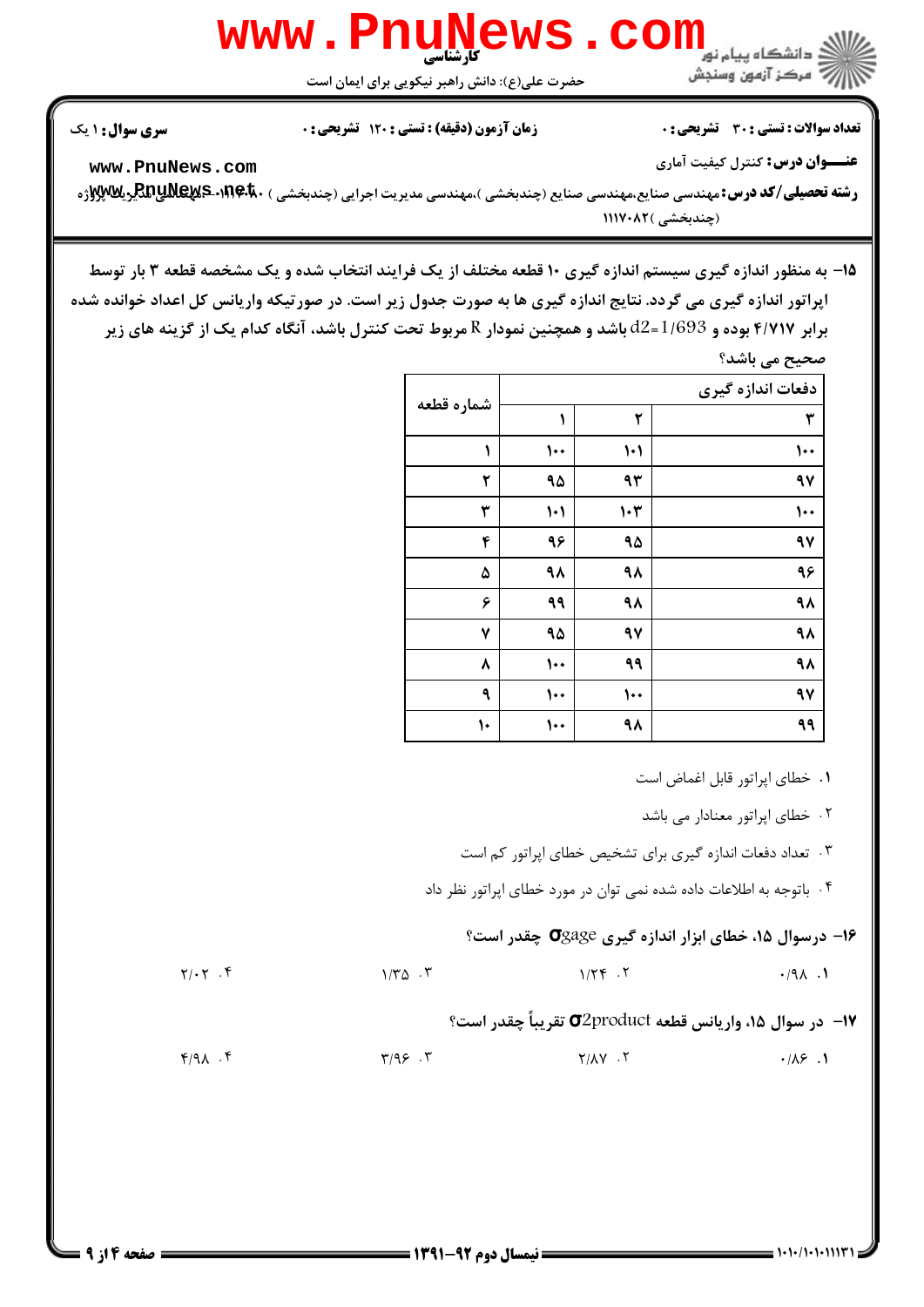

۱۸– قطر خارجی شفت های تولیدی یک کارگاه دارای توزیع نرمال با میانگین ۲/۰۰۴ و انحراف معیار ۰/۰۰۱ سانتیمتر است. بلبرینگ های تولیدی این کارگاه نیز که قرار است شفت ها درون آن ها قرار بگیرند دارای قطر خارجی با توزیع نرمال با میانگین ۲/۰۱۰ و انحراف معیار ۰/۰۰۲ سانتیمتر است. درصورتی که مونتاژ این دو قطعه به صورت کاملاً تصادفی انجام شود احتمال مونتاژ صحیح این دو قطعه چقدر است؟

$$
1 - \emptyset \left( \frac{1 \cdot \cdot \cdot \cdot}{\sqrt{(\cdot / \cdot \cdot \cdot)^{T} + (\cdot / \cdot \cdot \cdot \cdot)^{T}}}\right) \qquad 1 - \emptyset \left( \frac{-1 \cdot \cdot \cdot \cdot}{\sqrt{(\cdot / \cdot \cdot \cdot)^{T} + (\cdot / \cdot \cdot \cdot \cdot)^{T}}}\right)
$$
\n
$$
\emptyset \left( \frac{1 \cdot \cdot \cdot \cdot \cdot}{\sqrt{(\cdot / \cdot \cdot \cdot)^{T} + (\cdot / \cdot \cdot \cdot \cdot)^{T}}}\right) \qquad \emptyset \left( \frac{-1 \cdot \cdot \cdot \cdot \cdot \cdot}{\sqrt{(\cdot / \cdot \cdot \cdot)^{T} + (\cdot / \cdot \cdot \cdot \cdot)^{T}}}\right)
$$

19- در یک فرایند حدود مشخصه فنی محصولی A±a برای یک مشخصه نرمال x در نظر گرفته شده است. مشخصه x توسط نمودار کنترل  $\bar{\bm{x}}$  کنترل می شود و هدف کمینه کردن نسبت اقلام معیوب مرتبط با x است. در این نمودار کنترل، اندازه نمونه n و خط مركز (Cl=A) است و از حدود L انحراف معيار فرايند استفاده مي شود. اگر a افزايش يابد، چه تغييري در نمودار کنترل باید ایجاد شود؟

(چندبخشی) ۱۱۱۷۰۸۲

- ۲۰- یک روش بازرسی اصلاحی یک بار نمونه گیری با 2=C ، 35=n ، 1000=N انجام می پذیرد. متوسط نسبت اقلام معیوب ورودي 0/01=p=0/01 است. اگر اندازه عدد پذيرش C كاهش يابد آنگاه متوسط كل تعداد بازرسي اين محصول (ATI) چگونه تغيير خواهد كرد؟
	- ۰۲ کاهش می یابد ۰۱ افزایش می یابد
	- ۰۴ بستگی به مقدار  $P$  دارد ۰۳ تغییر نمی کند
- لا— نمونه های ۶ تایی هر ساعت از یک فرایند تولید برداشته شده و مقادیر  $\bar{x}$  یک مشخصه کیفی معین تعیین می شوند. یس از جمع آوری ۲۵ نمونه مقادیر  $\bar{\text{R}}=\bar{\text{t}}-\bar{\text{R}}=1$  و ۲۰ $\bar{\text{x}}=\bar{\text{x}}$ شده است. حدود کنترل بالا و پایین نمودار  $\bar{\text{x}}$  چقدر است؟
	- $1Y/A$   $9 Y/Y$ .  $9 Y$  $N/\lambda$  و ۱۸/۱ و ۱۸/۱  $1Y/Y$   $\theta$   $5Y/Y$   $.7$ 1.  $71/5$  و ۱۸/۶

**۲۲**- در سوال ۲۱، با فرض آنکه حدود مشخصات فنی فرایند ۴±۱۹ باشد، نسبت کارایی فرایند چقدر است؟

 $1/1Y$ . ۴  $1/1.5$  $\cdot$  / $\vee$   $\in$  .  $\vee$  $.199.1$ 

صفحه 5 از 9 =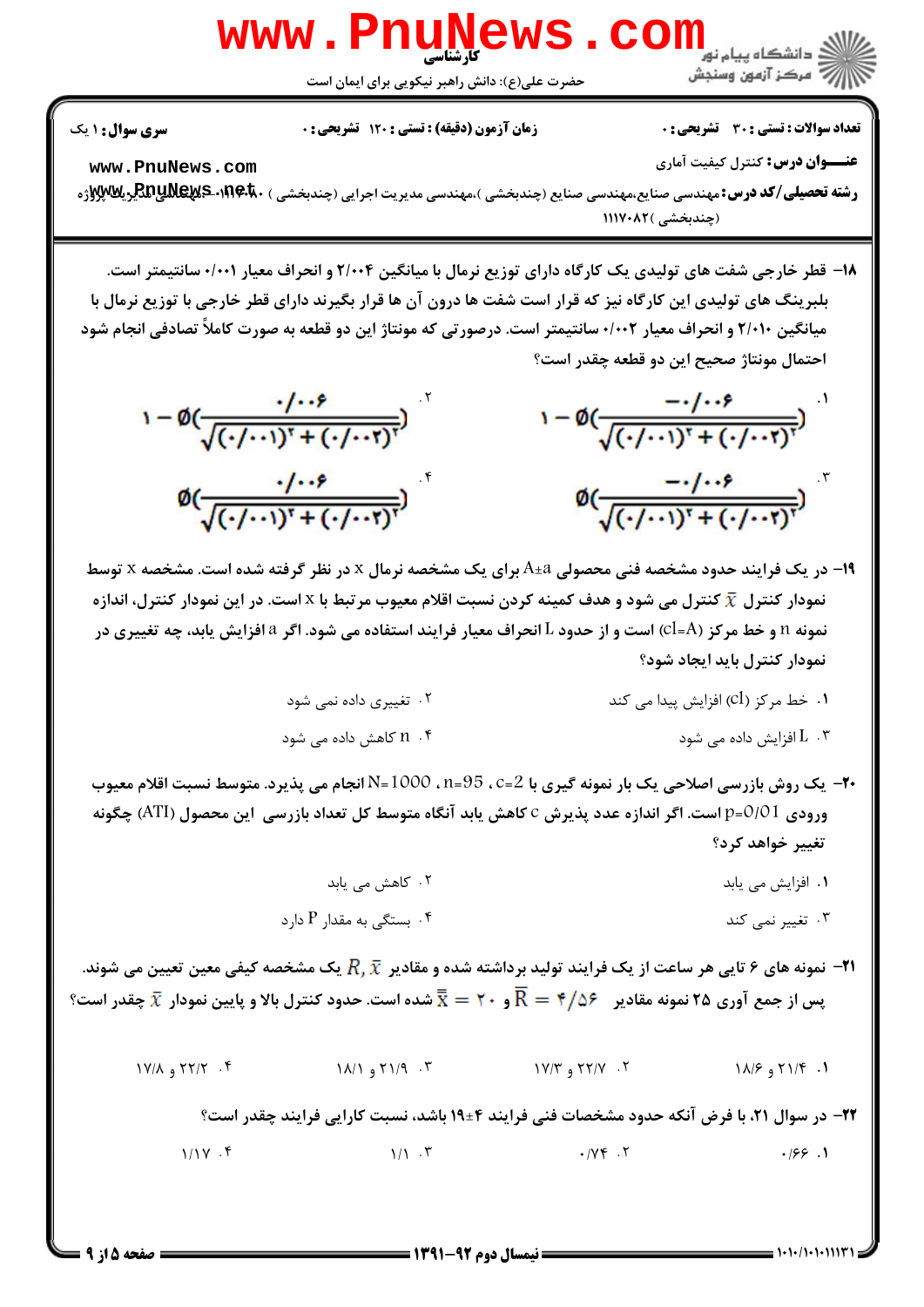|                                     | www.PnuNews.cc                                                                                                                                                                                                                      |                                                                  |                   | دانشگاه پيام نور<br>ا <mark>⊗</mark> مرکز آزمون وسنجش |
|-------------------------------------|-------------------------------------------------------------------------------------------------------------------------------------------------------------------------------------------------------------------------------------|------------------------------------------------------------------|-------------------|-------------------------------------------------------|
|                                     | حضرت علی(ع): دانش راهبر نیکویی برای ایمان است                                                                                                                                                                                       |                                                                  |                   |                                                       |
| <b>سری سوال :</b> ۱ یک              | زمان آزمون (دقیقه) : تستی : ۱۲۰ تشریحی : ۰                                                                                                                                                                                          |                                                                  |                   | تعداد سوالات : تستي : 30 - تشريحي : 0                 |
| www.PnuNews.com                     | <b>رشته تحصیلی/کد درس:</b> مهندسی صنایع،مهندسی صنایع (چندبخشی )،مهندسی مدیریت اجرایی (چندبخشی ) B <b>RRِRRِR-۱۹۱۴۰-Bxپر</b> یک                                                                                                      |                                                                  | (چندبخشی )۱۱۱۷۰۸۲ | <b>عنـــوان درس:</b> کنترل کیفیت آماری                |
|                                     | ۲۳– در سوال ۲۱، اگر میانگین فرایند به ۲۳ تغییر پیدا کند احتمال عدم کشف این تغییر با اولین نمونه بعدی چقدر است؟                                                                                                                      |                                                                  |                   |                                                       |
|                                     | $\cdot$ /19. F $\cdot$ /16. T                                                                                                                                                                                                       |                                                                  |                   |                                                       |
|                                     | ۲۴– در سوال ۲۱، احتمال اینکه به وجود این تغییر در ششمین نمونه بعد از ایجاد آن پی ببریم چقدر است؟                                                                                                                                    |                                                                  |                   |                                                       |
| $\cdot/\cdot$ $\uparrow$ $\uparrow$ | $-(.96 - 1)$                                                                                                                                                                                                                        |                                                                  |                   |                                                       |
|                                     | ۲۵– در سوال ۲۱، با فرض آنکه اقلام بالاتر از حد بالای مشخصه فنی قابل قبول با دوباره کاری قابل استفاده می شوند و اقلام<br>پایین تر از حد پایین مشخصه فنی قابل قبول ضایعات بشمار روند، درصد دوباره کاری تقریباً چقدر است؟              |                                                                  |                   |                                                       |
| ۰۴ درصد                             | درصد $\lambda$ . ۳ $\lambda$                                                                                                                                                                                                        | ۰۲ تا ۵ درصد                                                     |                   | ۰۱ درصد                                               |
|                                     | ۲۶− در طرح جفت نمونه گیری از استاندارد MIL STD 105E و تحت بازرسی کاسته شده اطلاعات زیر موجود است. کدام گزینه                                                                                                                        |                                                                  |                   |                                                       |
|                                     |                                                                                                                                                                                                                                     | عدد رد                                                           | عدد پذيرش         | صحیح نمی باشد؟<br>اندازه نمونه                        |
|                                     |                                                                                                                                                                                                                                     | ۵                                                                | $\bullet$         | ۶۴                                                    |
|                                     |                                                                                                                                                                                                                                     | $\mathcal{S}$                                                    |                   | ۶۴                                                    |
|                                     | ٠١ اگر در نمونه اول ۵ یا بیشتر واحد معیوب وجود داشته باشد بازرسی کاسته شده به نرمال تغییر می یابد                                                                                                                                   |                                                                  |                   |                                                       |
|                                     |                                                                                                                                                                                                                                     | ۰۲ اگر مجموع واحدهای معیوب در کمتر از ۵ شود انباشته پذیرش می شود |                   |                                                       |
|                                     | ۰۳ اگر در نمونه اول ۵ واحد معیوب وجود داشته باشد نمونه دوم به اندازه ۶۴ واحد انتخاب می شود                                                                                                                                          |                                                                  |                   |                                                       |
|                                     | ۰۴ اگر مجموع واحدهای معیوب در دو نمونه ۶ یا بیشتر شود بازرسی کاسته شده به نرمال تغییر می یابد                                                                                                                                       |                                                                  |                   |                                                       |
|                                     | ۲۷– درصورتیکه متوسط طول دنباله برای کشف تغییر در تعداد نقص ها برابر ۵ باشد احتمال خطای نوع دوم برابر کدام گزینه                                                                                                                     |                                                                  |                   | است؟                                                  |
|                                     |                                                                                                                                                                                                                                     |                                                                  |                   | $\cdot$ /۲.1                                          |
|                                     | <b>۳۸</b> – در بازرسی اصلاحی اگر اندازه انباشته N=5000 ، اندازه نمونه 11=1 و عدد پذیرش C=2 باشد و انباشته های ورودی دارای<br>کیفیت p=0/01 باشند و احتمال پذیرش به ازا p=0/01 برابر Pa=0/921 باشد، متوسط کیفیت خروجی کدام گزینه است؟ |                                                                  |                   |                                                       |
|                                     | $(1.9.1)$ $(1.9.1)$ $(1.9.1)$ $(1.9.1)$ $(1.9.1)$ $(1.9.1)$ $(1.9.1)$                                                                                                                                                               |                                                                  |                   |                                                       |
|                                     | ۲۹- اگر میانگین و انحراف معیار فرایندی به ترتیب ۲۷۶ و ۱۰ تخمین زده شود، نسبت کارایی فرایند موقعی که فقط از حد                                                                                                                       | مشخصه فنی بالا استفاده می شود چقدر است؟ (USL=300)                |                   |                                                       |
| $1/\gamma\gamma$ .                  | $1/\Upsilon$ $\cdot \Upsilon$ $\cdot \Delta$                                                                                                                                                                                        |                                                                  |                   | .180.1                                                |
| <b>= صفحه ۱۶ز ۹</b>                 |                                                                                                                                                                                                                                     |                                                                  |                   |                                                       |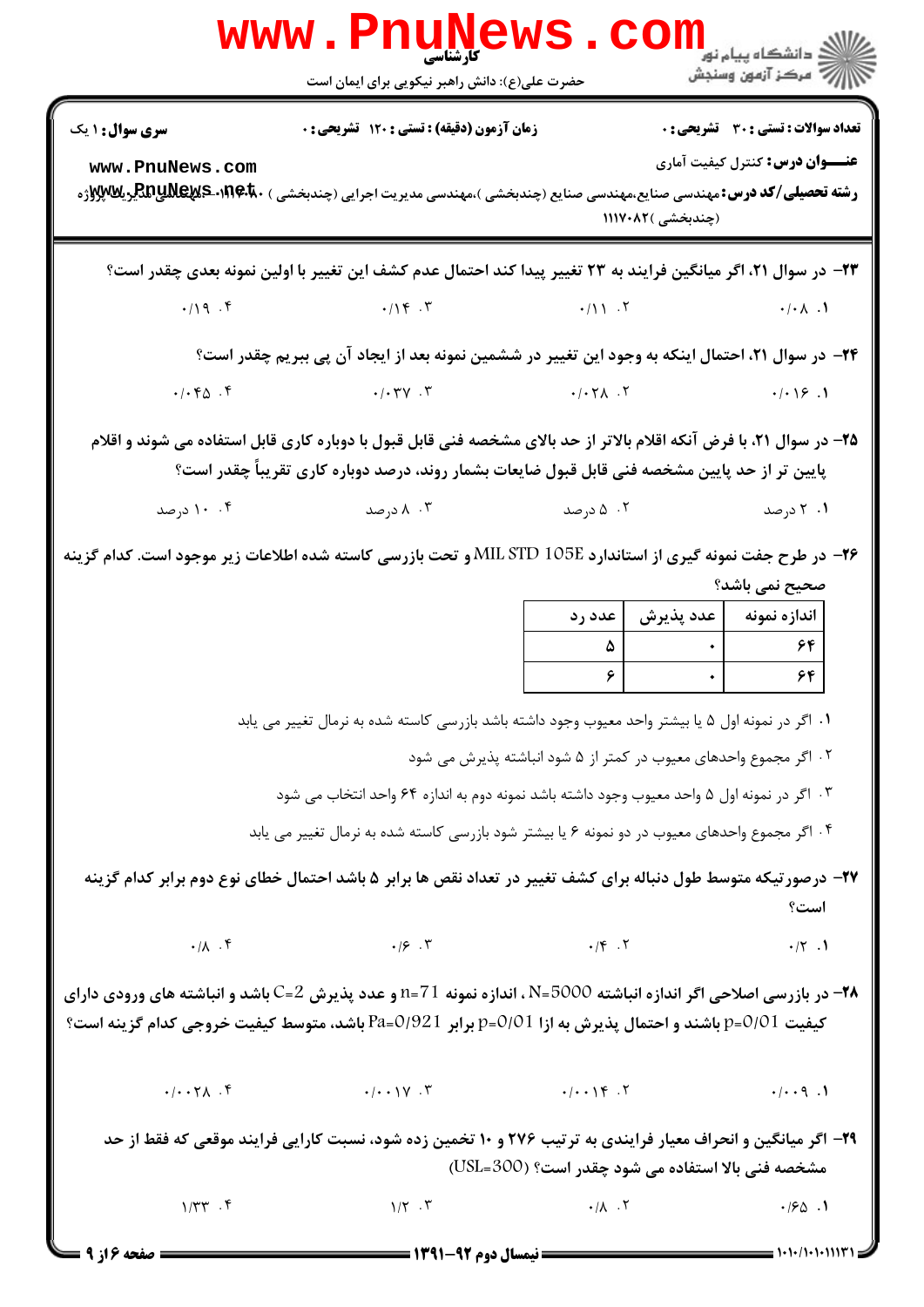

حضرت علي(ع): دانش راهبر نيكويي براي ايمان است

تعداد سوالات : تستي تشريحي زمان آزمون (دقيقه) : تستي تشريحي سري سوال ' & ): &\*): ) (): : :

**عنـــوان درس:** کنترل کیفیت آماری

**[www.PnuNews.com](http://pnunews.com)**

ر**شته تحصیلی/کد درس: مه**ندسی صنایع،مهندسی صنایع (چندبخشی )،مهندسی مدیریت اجرایی (چندبخشی ) ·RAِRaِRa AR & E پر (چندبخشی )۱۱۱۷۰۸۲

## **٣٠**- كدام گزينه صحيح نمي باشد؟

- ا . AQL پایین ترین سطح کیفیت تامین کننده را نشان می دهد که از دید مصرف کننده می تواند به عنوان سطح متوسط کیفیت قابل قبول در نظر گرفته شود
	- ۰۲ LTPD پایین ترین سطح کیفیت را نشان می دهد که مصرف کننده در یک انباشته مجزا، قابل قبول و مجاز می داند
		- ۰۳ AQL استانداردی است که انباشته ها را می توان بر اساس آن ارزیابی کرد
			- ۴ . نسبت اقلام معيوب مجاز انباشته بستگي به طرح نمونه گيري دارد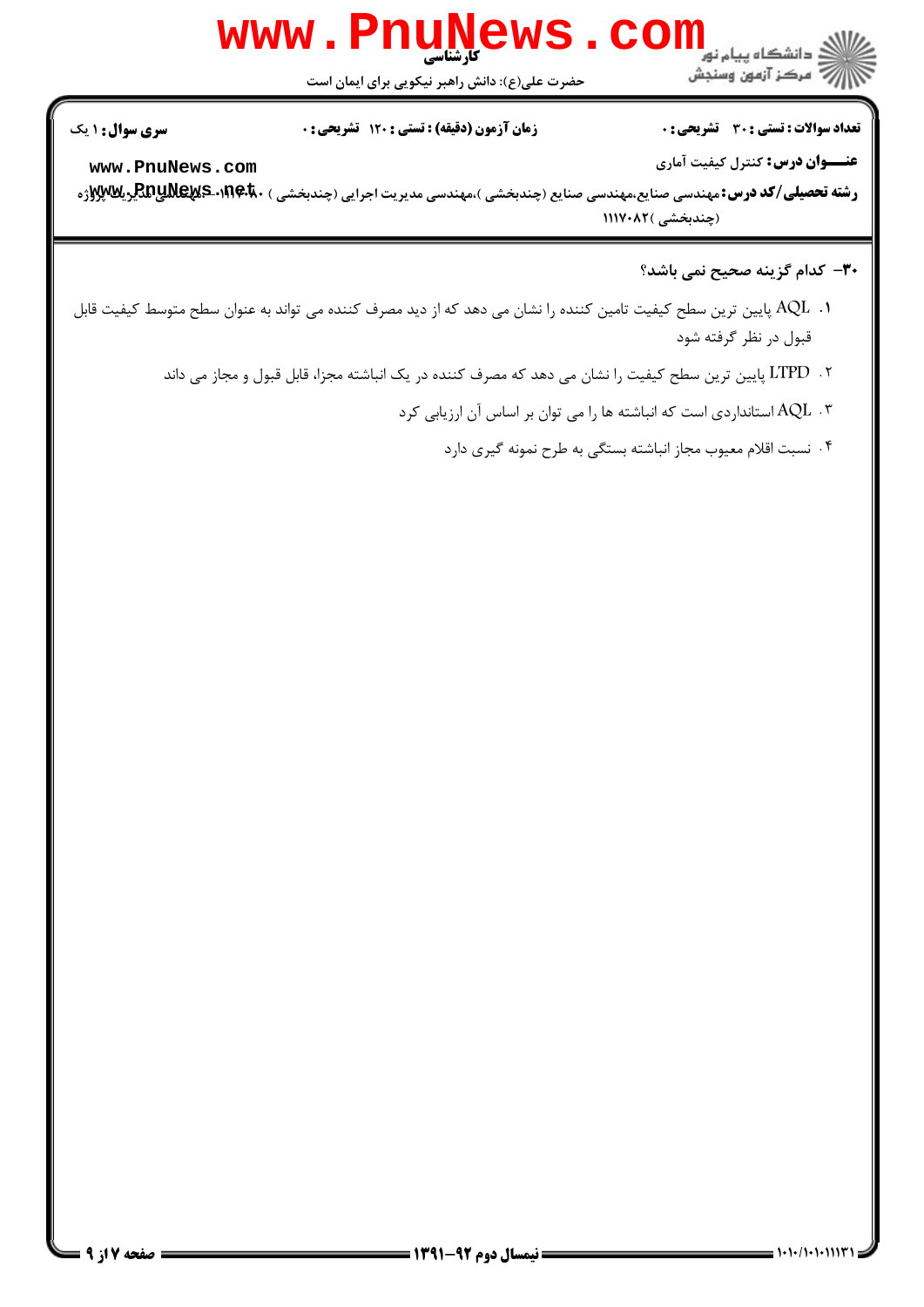

## تعداد سوالات : تستي تشريحي زمان آزمون (دقيقه) : تستي تشريحي سري سوال ' & ): &\*): ) (): : :

حضرت علي(ع): دانش راهبر نيكويي براي ايمان است

كارشناسي **[www.PnuNews.com](http://pnunews.com)**

دانشگاه بیام